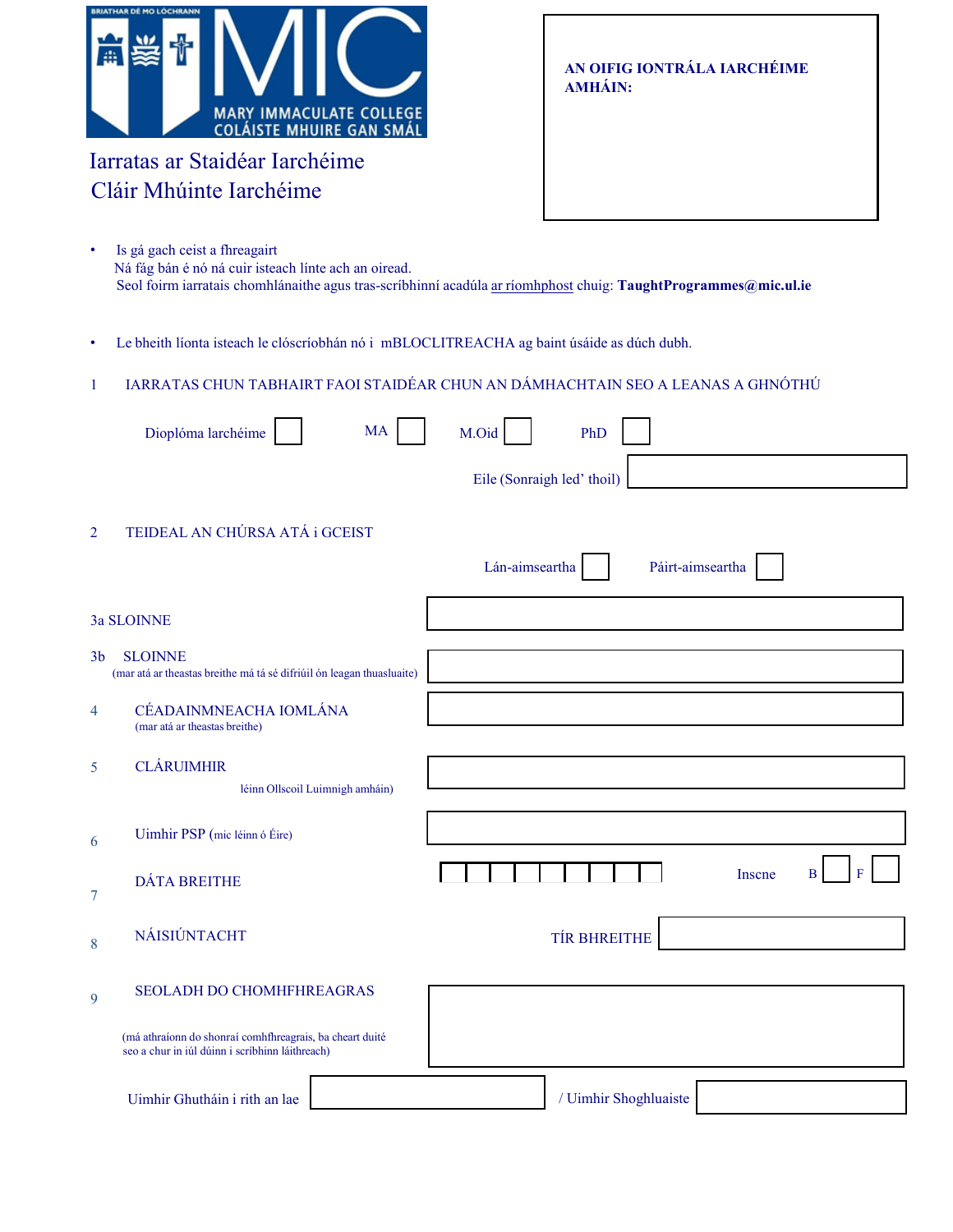|    | Seoladh Ríomhphoist                                          |                                                       |
|----|--------------------------------------------------------------|-------------------------------------------------------|
| 10 | <b>SEOLADH BUAN</b><br>(nó seoladh neasghaoil)               |                                                       |
|    | Uimhir Ghutháin                                              |                                                       |
| 11 | <b>TÁILLE IARRATAIS</b><br>(déan teagmháil, led' thoil, leis | Ní hea<br>Sea<br>an Oifig Iontrála i gcomhair sonraí) |

Tagairt táille iarratais

## 12 OIDEACHAS TRÍÚ LEIBHÉAL

| Ainmneacha agus Seoltaí na<br>nInstitiúid ar deineadh freastal orthu | <b>Blianta Staidéar</b> |    | Príomhréimsí       | Cáilíocht | Aicme na Cáiliochta*<br>(m.sh. Onóracha den |
|----------------------------------------------------------------------|-------------------------|----|--------------------|-----------|---------------------------------------------|
|                                                                      | $\dot{\mathbf{o}}$      | go | Speisialtóireachta |           | Chéad Grád)                                 |
|                                                                      |                         |    |                    |           |                                             |
|                                                                      |                         |    |                    |           |                                             |
|                                                                      |                         |    |                    |           |                                             |
|                                                                      |                         |    |                    |           |                                             |
|                                                                      |                         |    |                    |           |                                             |
|                                                                      |                         |    |                    |           |                                             |
|                                                                      |                         |    |                    |           |                                             |
|                                                                      |                         |    |                    |           |                                             |
|                                                                      |                         |    |                    |           |                                             |
|                                                                      |                         |    |                    |           |                                             |

\* ag tógaint san áireamh an QCA deireannach do iarchéimithe Choláiste Mhuire Gan Smál/OL.

Scrúdú le déanamh nó Torthaí ar feitheamh

#### **FÓGRA TÁBHACHTACH D'IARRATASÓIRÍ AG A BHFUIL CÁILÍOCHTAÍ Ó INSTITIÚIDÍ EILE SEACHAS OLLSCOIL LUIMNIGH. DÉAN SOCRÚ GO SEOLFAR AN T-ÁBHAR BUNAIDH SEO A LEANAS AR RÍOMHPHOST CHUIG [TAUGHTPROGRAMMES@MIC.UL.IE](mailto:TAUGHTPROGRAMMES@MIC.UL.IE)**

● **Tras-scríbhinn ar do ghairm acadúil go dtí seo ó Chláraitheoir na hollscoile / na n-ollscoileanna (ar a mbeidh torthaí deiridh na céime / na gcéimeanna le feiceáil). Tabhair faoi deara go ndéanfaidh CMgS tairiscintí coinníollachta faoi réir tras-scríbhinní a chur isteach, i gcás nach bhfuil fail orthu. Is féidir tras-scríbhinní a sheoladh ar ríomhphost chuig [TaughtProgrammes@mic.ul.ie](mailto:TaughtProgrammes@mic.ul.ie) nuair a bheidh siad ar fáil.**

● Ba cheart torthaí oifigiúla na scrúduithe atá le déanamh fós a sheoladh ar ríomhphost chuig [TaughtProgrammes@mic.ul.ie](mailto:TaughtProgrammes@mic.ul.ie) a luaithe a bheidh said ar fáil.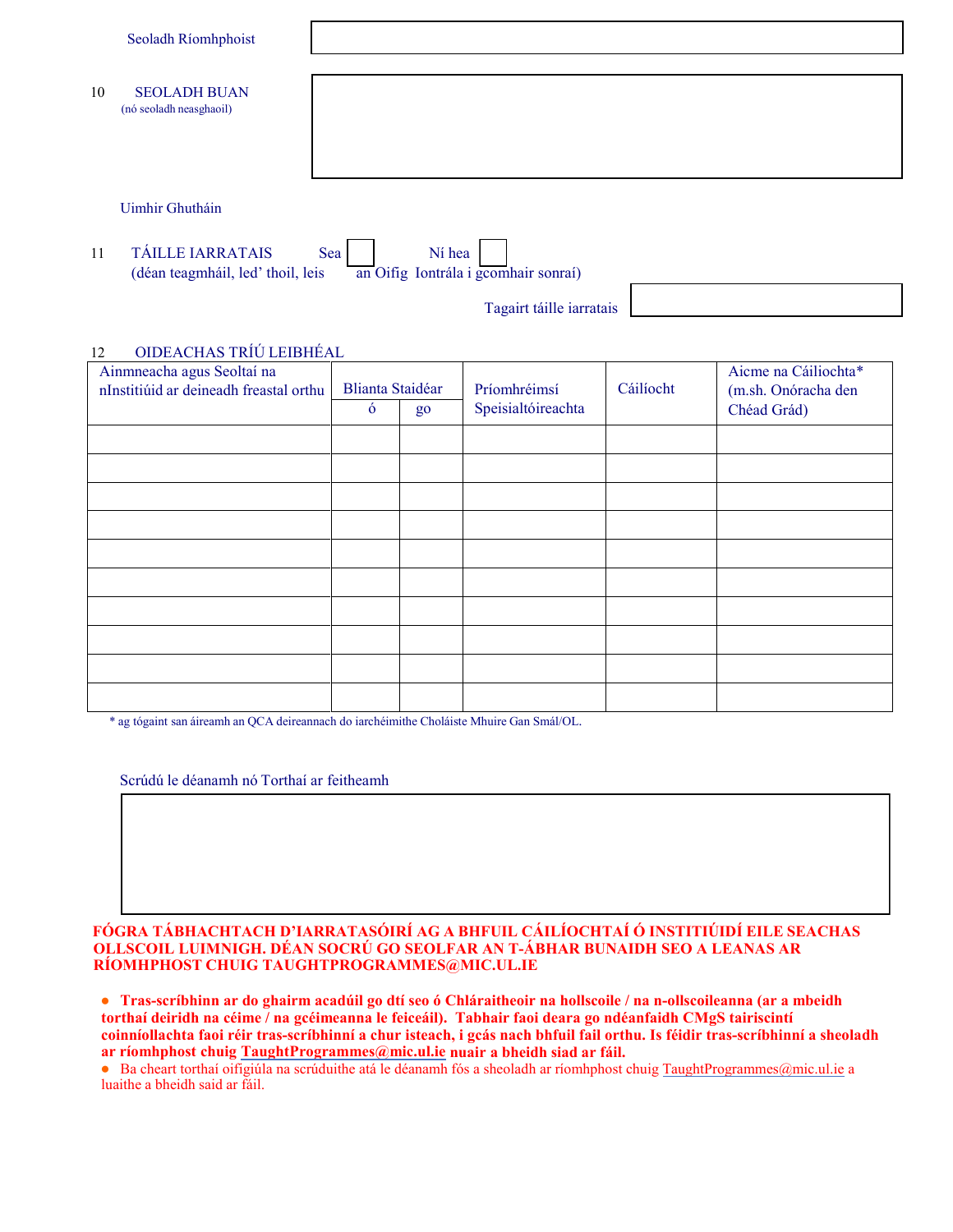### 13 CUMAIS AR LEITH

(sainchumais, eolas faoi theangacha, ag tógaint teangacha ríomhaireachta san áireamh)

14 FOILSEACHÁIN AGUS SPÉISEANNA TAIGHDE (liostaigh Foilseacháin, Tuairiscí agus Tráchtais le teidil, dáta agus ábhar agus Teideal Irise más cuí)

15 Cuir in iúl, go hachomair, ach go follasach bunús do spéis i staidéar iarchéime agus an gaol atá aige seo led' aidhmeanna gairme

16 Cuir in iúl, led' thoil, na postanna atá tar éis a bheith agat in ord ama droim ar ais. Is féidir leathanaigh bhreise a úsáid más gá

## (i) FOSTAÍOCHT REATHA NÓ IS DÉANAÍ

| DÁTAÍ                                |    | TEIDEAL CRUINN AR DO PHOST |                 |
|--------------------------------------|----|----------------------------|-----------------|
|                                      | Go |                            |                 |
|                                      |    |                            | AN CINEÁL OIBRE |
| AINM AGUS SEOLADH IOMLÁN AN FHOSTÓRA |    |                            |                 |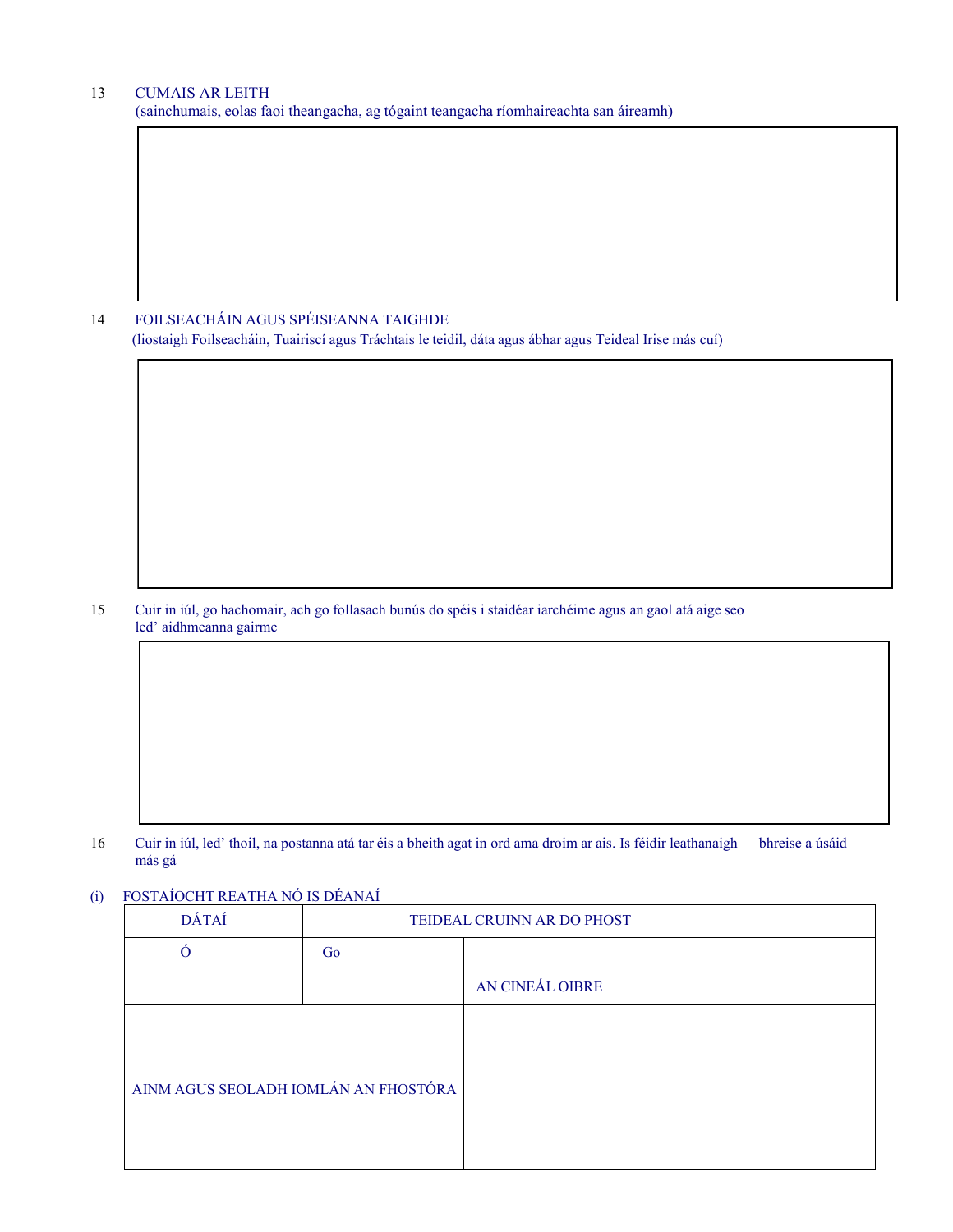## (ii) FOSTAÍOCHT ROIMHE SEO

| <b>DÁTAÍ</b>                         |    | TEIDEAL CRUINN AR DO PHOST |                 |
|--------------------------------------|----|----------------------------|-----------------|
| Ó                                    | Go |                            |                 |
|                                      |    |                            | AN CINEÁL OIBRE |
| AINM AGUS SEOLADH IOMLÁN AN FHOSTÓRA |    |                            |                 |

17 Ar chuir tú iarratas isteach roimhe seo chun na hOllscoile chun Staidéar Iarchéime a dhéanamh?

| Nior chuir |
|------------|
|------------|

Cuir

Má chuir, cuir in iúl an bhliain agus sonraigh an clár a bhí i gceist agus ainm(neacha) ar an iarratas

18 Sonraigh, led' thoil, conas a bhfuair tú amach faoin gClár Staidéar. Luaigh teideal an nuachtáin, na meáin, focal béil agus eile (bí sonrach, led' thoil) á thabhairt agat.

19 Más maith leat is féidir leat staid sláinte nó mhíchumais a lua a d'fhéadfadh tionchar a imirt ar do chuif staidéir nó a bhfuil soláthar áiseanna speisialta riachtanach. Is féidir leathanaigh bhreise a úsáid más gá

20 Dearbhaím go bhfuil na sonraí tugtha maidir leis an iarratas seo fíor ar gach bealach agus aontaím go mbeidh mé faoi réir ag rialacháin acadúla na hOllscoile

SÍNIÚ AN IARRTHÓRA

*I gColáiste Mhuire gan Smál, pléitear le do chuid príobháideachais go cúramach. Pléifear le haon sonraí pearsanta a chuirfear ar fáil le hardchaighdeán slándála agus rúndachta, de réir reachtaíocht ar chosaint sonraí in Éirinn agus san Eorap. Cliceáil* [anseo](https://www.mic.ul.ie/sites/default/files/uploads/461/Direct%20Student%20Application%20Privacy%20Notice_1.pdf) *chun an fógra príobháideachta maidir le hiarratais na mac léinn a léamh.*